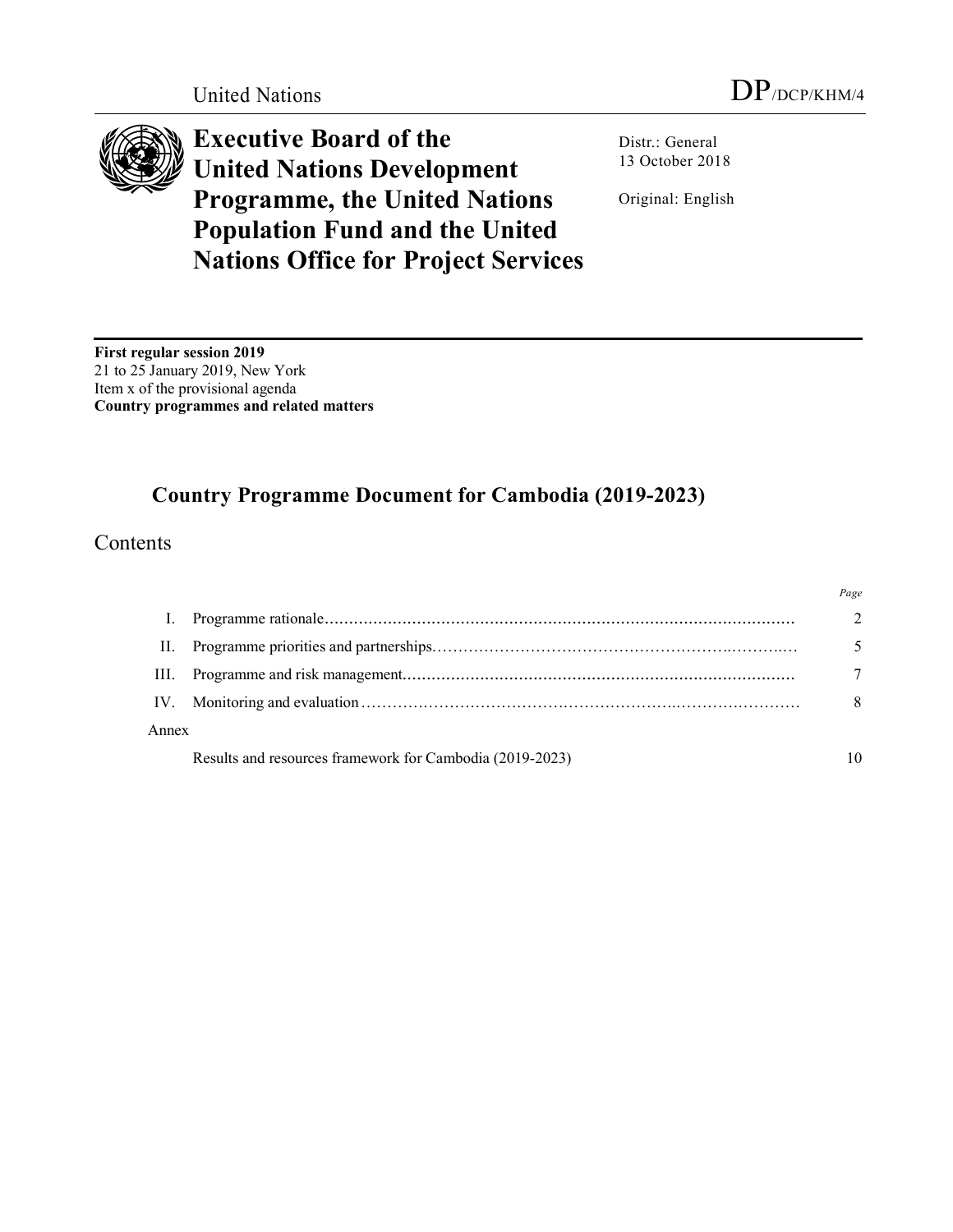# **I. Programme rationale**

#### **Country context**

1. The gross domestic product of Cambodia has more than tripled since 2000 with annual economic growth averaging 7.4 per cent and the country attaining lower middle income status in 2015. 1 Cambodia is rapidly modernizing, and its economy continues to transition from agriculture to industry and services. The Government has supported this transition through sound macroeconomic management, increasing foreign direct investment (FDI), high labour force participation, growing domestic resource mobilization and improved public services.

2. Strong performance has reduced poverty and improved human development. The poverty rate declined from 53.2 per cent in 2004 to 13.5 per cent in 2014; <sup>2</sup> Cambodia has experienced one of the fastest human development index rates of improvement in the region;<sup>3</sup> growth is relatively inclusive, with inequality remaining in check. <sup>4</sup> Cambodia has not adopted a national measure of multidimensional poverty, but international data suggest that, although falling, the level is higher than income poverty.5

3. The Government has clearly articulated the country's development objectives. The Rectangular Strategy, 2019-2023, places good governance centre-stage and prioritizes human resource development (HRD), economic diversification, private sector employment, and inclusive and sustainable development. This agenda is made operational through the National Strategic Development Plan (NSDP),<sup>6</sup> which integrates the Sustainable Development Goals<sup>7</sup> and long-term development aims articulated in the Government's Vision 2030, *<sup>8</sup>* a roadmap towards upper middleincome status, and Vision 2050, when Cambodia aspires to become a high income country.

# **Development challenges**

4. The country's fundamental development aim is to continue its socioeconomic transformation driven through high levels of growth with shared prosperity, alongside improved governance, human development and better environmental outcomes. Cambodia faces a set of complex, frictional pressures associated with the middle-income transition.

5. Recognizing this, the Government is implementing policy reforms, strengthening public service delivery and transitioning to a more sustainable growth model. Rising domestic revenues have reinforced these efforts, though policy, resource and capacity challenges remain. Ensuring better governance, human rights and rule of law are critical. The United Nations Development Assistance Framework (UNDAF) recognizes governance as the lynchpin to achieving national development objectives and the Goals. 9

6. Although growth has been high and inclusive, there is a need to promote productivity and competitiveness, and ensure a more sustainable and resilient economy. . The narrow industrial base and persisting low value-added production (mainly garments and agriculture) underpin these concerns. <sup>10</sup> Similarly, for households, although poverty is reducing and labour force participation is high, the proportion vulnerable to falling back into poverty has increased, and most employment remains informal.<sup>11</sup>

<sup>&</sup>lt;sup>1</sup> World Bank, 2016.

<sup>2</sup> Ministry of Planning (MOP), National Institute of Statistics (NIS).

<sup>&</sup>lt;sup>3</sup> UNDP Human Development Report (HDR), 2017.

<sup>4</sup> The Gini coefficient has fallen from 0.38 in 1994 to 0.27 in 2014 (MOP/NIS).

<sup>5</sup> Data for 2014, suggest that 33 per cent of the population are multi-dimensionally poor (Oxford Poverty and Human Development Initiative2017).

 $6$  NSDP in force at the time of writing covers  $2014$ -2018. NSDP 2019-2023 is being drafted.

<sup>7</sup> Rapid integrated assessment (RIA) 2016; mainstreaming, acceleration, policy support (MAPS) report 2016.

<sup>8</sup> Vision 2030 and Vision 2050 remain unpublished but are referenced in speeches by the Prime Minister: http://cnv.org.kh/selected-impromptucomments-at-the-graduation-and-diploma-presenting-ceremony-of-the-royal-university-of-phnom-penh/#more-4239.

<sup>9</sup>Cambodia ranks 161 out of 180 on Transparency International's corruption perception index, NSDP 2014-2018.

<sup>10</sup> World Bank, Cambodia Economic Update, April 2017.

<sup>&</sup>lt;sup>11</sup> Participation rates are 82 per cent for men and 80 per cent for women.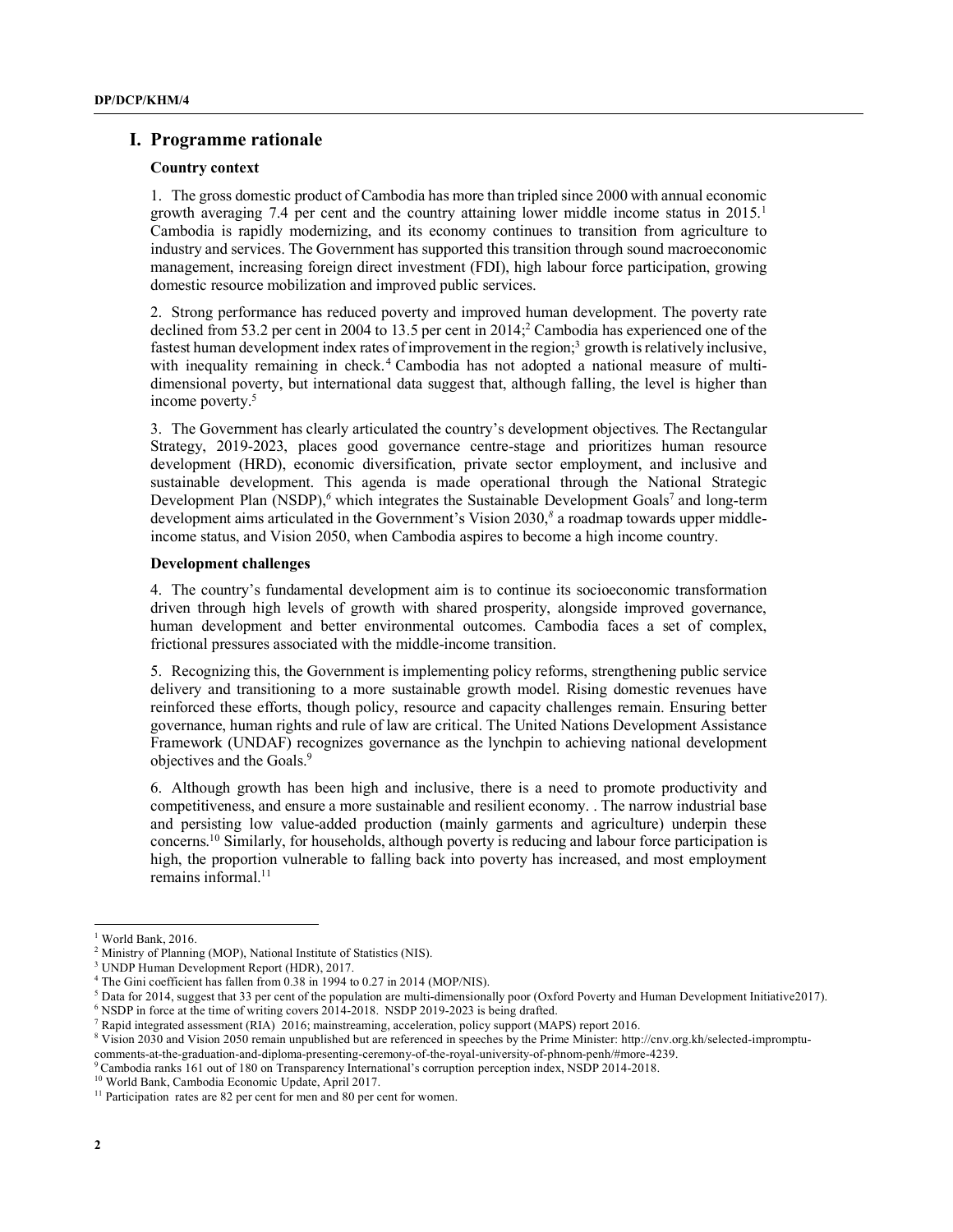7. Such non-poor but vulnerable groups face multiple challenges, and disparities, especially spatial ones, remain significant. <sup>12</sup> Exclusion concerns extend to disadvantaged groups. For example, while persons with disabilities (10 per cent of the population) <sup>13</sup> are increasingly considered in national policies, they still experience discrimination and challenges due to limited physical infrastructure and social services. People in remote areas risk exclusion, especially those living where mines and explosive remnants of war (ERW) remain a threat; indigenous people and forest dependent communities have seen their livelihoods adversely impacted by socioeconomic change.<sup>14</sup>

8. The status of women, though improving, is still highly challenged. Disparities in primary and secondary education, maternal mortality and gender inequalities in decision-making have all narrowed. <sup>15</sup> However, violence against women persists: one in five ever-partnered women have experienced physical or sexual violence by their intimate partner at least once.<sup>16</sup> Challenges the Government has prioritized include tackling gender-based violence, enrolment in tertiary education, economic empowerment and increased participation in public and professional life.

9. The country's demographics present threats and opportunities: two thirds of the population are aged under 30 and youth constitute 43 per cent of the working age population.<sup>17</sup> Yet over 50 per cent of employed youth are undereducated and engaged in low-skilled labour, and a majority of the workforce are poor or in vulnerable employment.<sup>18</sup> Many Cambodians migrate to find better jobs ointernally and abroad, specifically in Thailand. <sup>19</sup> The challenges are to provide quality education and skills and create decent employment so that the demographic dividend enables a successful middle-income transition.

10. Rapid development has exerted increasing pressure on natural resources and biodiversity in rural areas and led to higher levels of waste and air pollution in urban areas. The degradation of natural resources has adversely impacted rural livelihoods and reduced capacity for climate change adaptation and mitigation, including to reduce emissons from deforestation and degradation  $(REDD+)^{20}$  In 2017, the Government consolidated protected areas totalling more than 7 million hectares (or 40 per cent of total land). A number of other legal and policy measures now in place to promote environmental sustainability. The primary need now is to assist national efforts to successfully translate these policy measures into action.

11.Cambodia is among the world's most vulnerable countries to climate change. <sup>21</sup> Floods in 2011 and drought 2015-2016 are examples of severe weather events that are forecast to become more frequent and extreme. <sup>22</sup> The Government has responded with mitigation and adaptation measures but requires further support.

#### **Alignment to the Goals**

12.The Government is committed to the Goals. The Ministry of Planning (MOP), with UNDP support, has produced the Cambodia Sustinable Development Goals Framework that nationalizes the Goals and includes an 18th goal (end the negative impact of land mines and explosive remnants of war, and promote victim assistance).<sup>23</sup> The Goals are to be fully integrated with national plans,

<sup>23</sup> RIA and MAPS mission reports, 2016.

<sup>&</sup>lt;sup>12</sup> Although Cambodia is urbanizing, 80 per cent still live in rural areas (where 90 per cent of those in poverty are located). <sup>13</sup> Cambodian Demographic Health Survey, 2014, NIS.

<sup>&</sup>lt;sup>14</sup> Cambodia common country assessment, 2017.

<sup>15</sup> UNDP, HDR 2016.

<sup>&</sup>lt;sup>16</sup> The Government, the World Health Organiation (WHO) and the United Nations Entity for Gender Equality and the Empowerment of Women (UN-Women), 2015, National Survey on Women's Health and Life Experiences in Cambodia.

<sup>17</sup> UNFPA, 2017.

<sup>&</sup>lt;sup>18</sup> Lower secondary education completion is 48 per cent for both men and women.

<sup>&</sup>lt;sup>19</sup> CDRI and the Organisation for Economic Co-operation and Development (OECD), 2017, Interrelations between Public Policies, Migration and Development in Cambodia.

<sup>&</sup>lt;sup>20</sup> Forest cover declined to 48 per cent (2016) from 73 perc ent (1965), UNDP, HDR 2016. A total of 2.96 gigatonnes of carbon is stored in Cambodia's ecosystems (Ministry of the Environment, United Nations Framework Convention on Climate Change (UNFCCC) submission 2017).

<sup>&</sup>lt;sup>21</sup> Climate change vulnerability index, 2017; United Nations University global risk index 2017; Standard and Poor, climate change vulnerability index 2014.

<sup>22</sup>Crowthers, L. 2016: https://www.theguardian.com/global-development/2016/may/05/animals-die-cambodia-worst-drought-decades.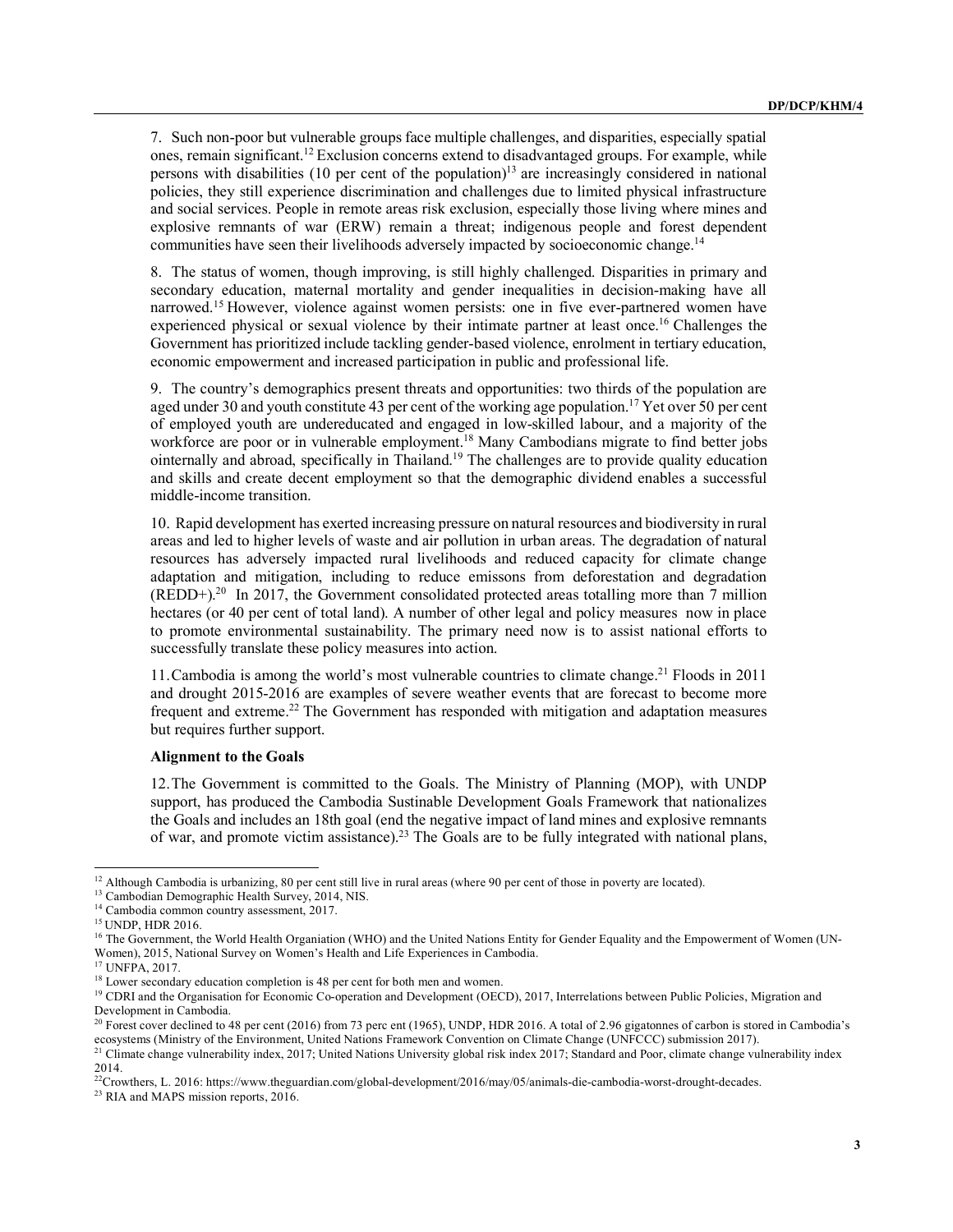through UNDP support to the Council for the Development of Cambodia (CDC) and the Ministry of Planning.

#### **UNDP contributions: learning from the past**

13.UNDP impact is greatest when it builds on its comparative advantage in providing focused, relevant and effective technical support and its trusted relationship with government.<sup>24</sup> UNDP has made significant contributions to policy initiatives and institutional reforms. The national industrial development policy adopted a human development perspective in providing institutional support to a rigorous results-based approach linked to budgetary reforms.25 With the support of the European Union, Sweden, United States of America and Japan, UNDP supported the establishment of the National Council for Sustainable Development (NCSD), an inter-ministerial body to promote sustainable development. This strengthened overall leadership while enabling line ministries to climate-proof their programmes. 26

14.Policy work must be underpinned by analysis guided by the Government's priorities. <sup>27</sup> The Cambodia development finance assessment (DFA) identified potential new funding sources to inform national planning and partnerships for the Goals. <sup>28</sup> The climate public expenditure reviews (CPERs) mobilized national commitment by analyzing and prioritizing adaptation investments.<sup>29</sup>

15. The need for strong links between policy and impact is a fundamental lesson. The theory of change acknowledges the risk that policy and ground-level realities can diverge. Partnering with local communities and civil society organizations is essential to mitigating this. Rigorous impact analysis and sound political economy analysis are also key to ensuring the programme delivers tangible results.

# **Opportunities to effect change**

16.The Government has clearly articulated its vision to integrate 2030 Agenda in its plans and ensure a secure, inclusive and prosperous society, eliminating poverty and leaving no-one behind. To achieve this, the Government recognizes the need for effective public institutions and a robust private sector. Drawing on its global network, UNDP will work with the United Nations country team to engage with the Government on attaining the Goals.

17. In accordance with the UNDP Strategic Plan,  $2018-2021$ ,  $30$  and as an "integrator" for the Goals in United Nations development system reform,<sup>32</sup> UNDP will help to create financing models to deliver higher volume, more effective investment. UNDP will move from funding towards financing, leveraging investment in the 2030 Agenda particularly from the private sector, through sustainable special economic zones and investments in affordable housing.<sup>33</sup> By 2025, it is estimated that 80 per cent of all financing for the Goals will come from domestic sources and FDI.<sup>34</sup> UNDP will therefore continue to explore with the Government new ways to increase domestic and private sector financing for development.

18. Taking the economic transition and sustainable natural resource management as entry points to expand UNDP engagement on governance, the programme will work to find ways in which public officials can better address delivery to citizens in line with the Government's commitments to improve performance and accountability.

<sup>&</sup>lt;sup>24</sup> UNDP outcome evaluation of the country programme action plan, 2011-2015, mid-term review, 2011-2015.

 $25$  Ibid.

 $^{26}$  Ibid.

<sup>&</sup>lt;sup>27</sup> Poverty thematic evaluation, 2016.

<sup>28</sup> Cambodia DFA, CDC, 2017.

<sup>29</sup> CPERs, 2013-14, 2015, 2016

<sup>30</sup> UNDP Strategic Plan, 2018-2021.

<sup>&</sup>lt;sup>31</sup> "Integrator" refers to a mechanism bringing together efforts to achieve the Goals.

<sup>&</sup>lt;sup>32</sup> General Assembly resolution 72/279, "Repositioning of the United Nations development system"

<sup>&</sup>lt;sup>33</sup> For example, UNDP collaboration on affordable housing, https://www.khmertimeskh.com/50502676/undp-supports-ppsezs-housing-project/

<sup>34</sup> Cambodia DFA, CDC, 2017.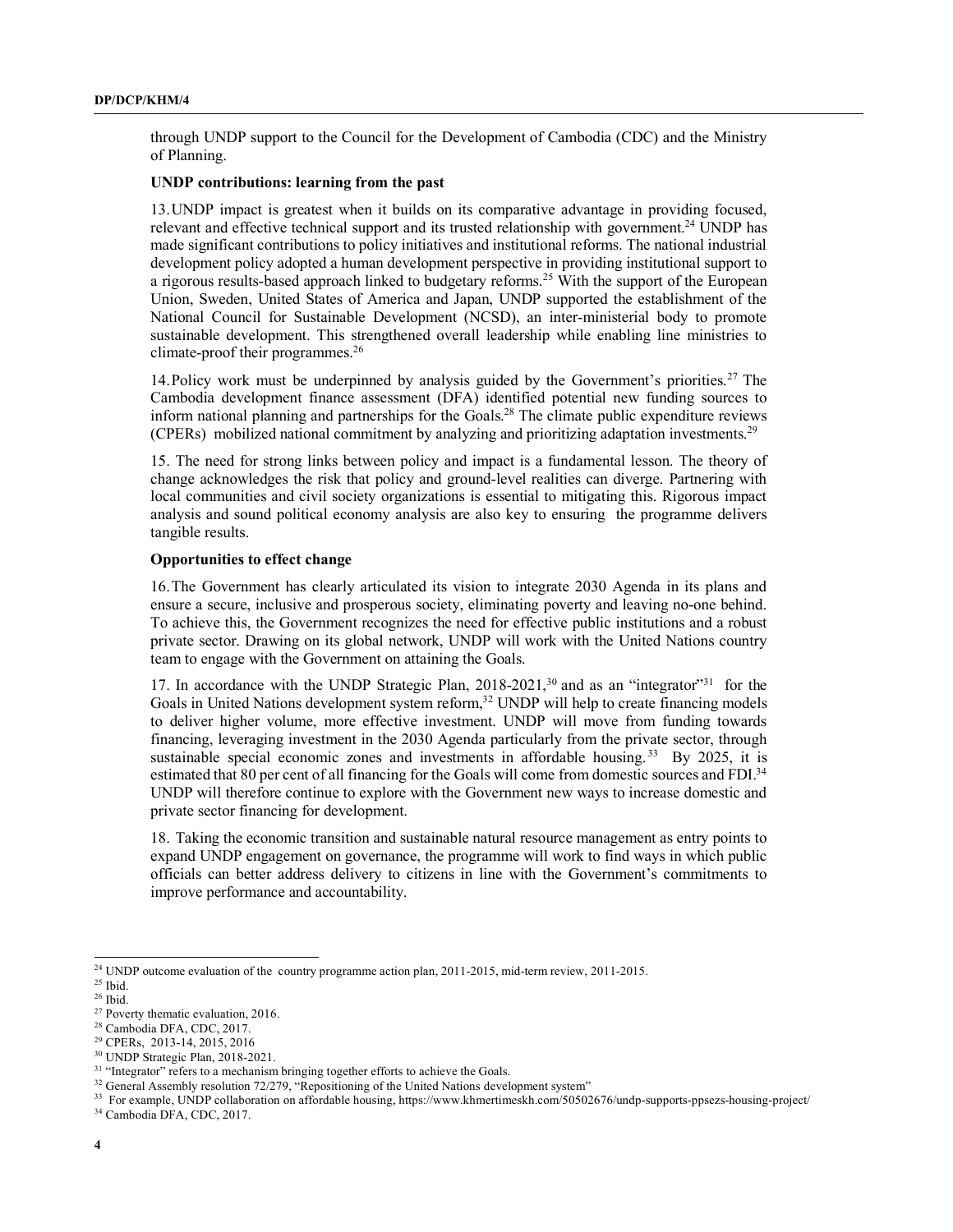# **II. Programme priorities and partnerships**

19. UNDP country programme is aligned with the Rectangular Strategy and NSDP. The programme positions UNDP as a strategic partner to government with the objective of adapting and implementing the Goals to support transition to upper middle-income status through sustainable growth, eliminating poverty and leaving no one behind. This draws on the UNDP Strategic Plan, 2018-2021, and is an integral part of the United Nations Development Assistance Framework (UNDAF) 2019-2023.

20. Building on existing models, UNDP will bring in greater public and private investment. UNDP can help private investors do well by doing good, and realize the potential financial and social returns in the 2030 Agenda. UNDP will partner with financing institutions, including international financial institutions (IFIs), to create and test new investment vehicles for the Goals, and support delivery of concessional loan financed programmes.

21. Using finance as an integrator for the Goals, UNDP can provide a platform for other United Nations organizations to participate in innovative collaborations. Through the common chapter of their respective strategic plans, 2018-2021, UNDP will work with UNFPA, the United Nations Children's Fund (UNICEF), the United Nations Entity for Gender Equality and the Empowerment of Women (UN-Women), and others on social protection, youth employment, women's empowerment, forest protection, climate change, and access to justice for persons with disabilities.

22. In a break from the supply-driven capacity-building of the past, UNDP will work with government to create incentives for civil servants and citizens to find their own ways to improve services. In each part of the programme, UNDP will support the Government to find innovative solutions to long-standing institutional challenges.

23. The programme aims to deliver on the pledge to leave no-one behind, targeting development results that include and empower those below or near the poverty line, and vulnerable groups, including women and girls, unemployed youth, persons with disabilities, sexual minorities, and people living with HIV (PLHIV).

24.The programme consists of three inter-dependent pillars: prosperity, planet and peace.

# **Prosperity: expanding economic opportunities**

25.The core objective is to support national transition towards upper middle-income status through sustainable and inclusive growth pathways. The Rectangular Strategy prioritizes transformation towards a greener, skills-based economy linked to innovation and the Fourth Industrial Revolution. UNDP signature solutions – (1) keeping people out of poverty, (4) sustainable planet, and (5) closing the energy gap – underpin the theory of change and programme formulation.<sup>35</sup>

26.UNDP will maintain support for the CDC, Ministry of Planning and the Ministry of Economy and Finance (MOEF) to plan, finance, coordinate and monitor the NSDP, working with the support of Australia, the European Union and Sweden. This will include embedding tracking and accountability mechanisms within national and sub-national systems and programmes.

27. *Maximizing equitable and green economic growth*. The national industrial development policy provides a roadmap towards structural transformation, greater productivity, higher value-added and diversification. UNDP will continue partnering with the CDC to support implementation, recognizing that Cambodia is likely to begin preparations for graduation from least developed country  $(LDC)^{36}$  status in the next decade. UNDP will continue to work with ministries of Mines and Energy, Environment, and Economy and Finance to develop renewable energy solutions. Working with the private sector, UNDP will focus on de-risking solar investments.

28. *Creating greater value and combating rural poverty*. Upgrading agricultural value chains is essential to improving agricultural productivity and helping the rural poor become more resilient to

<sup>&</sup>lt;sup>35</sup> UNDP six signature solutions: poverty, governance, resilience, sustainability, energy and gender equality.

<sup>&</sup>lt;sup>36</sup> LDC status is defined by the Committee for Development Policy: https://www.un.org/development/desa/dpad/least-developed-country-category/ldccriteria.html.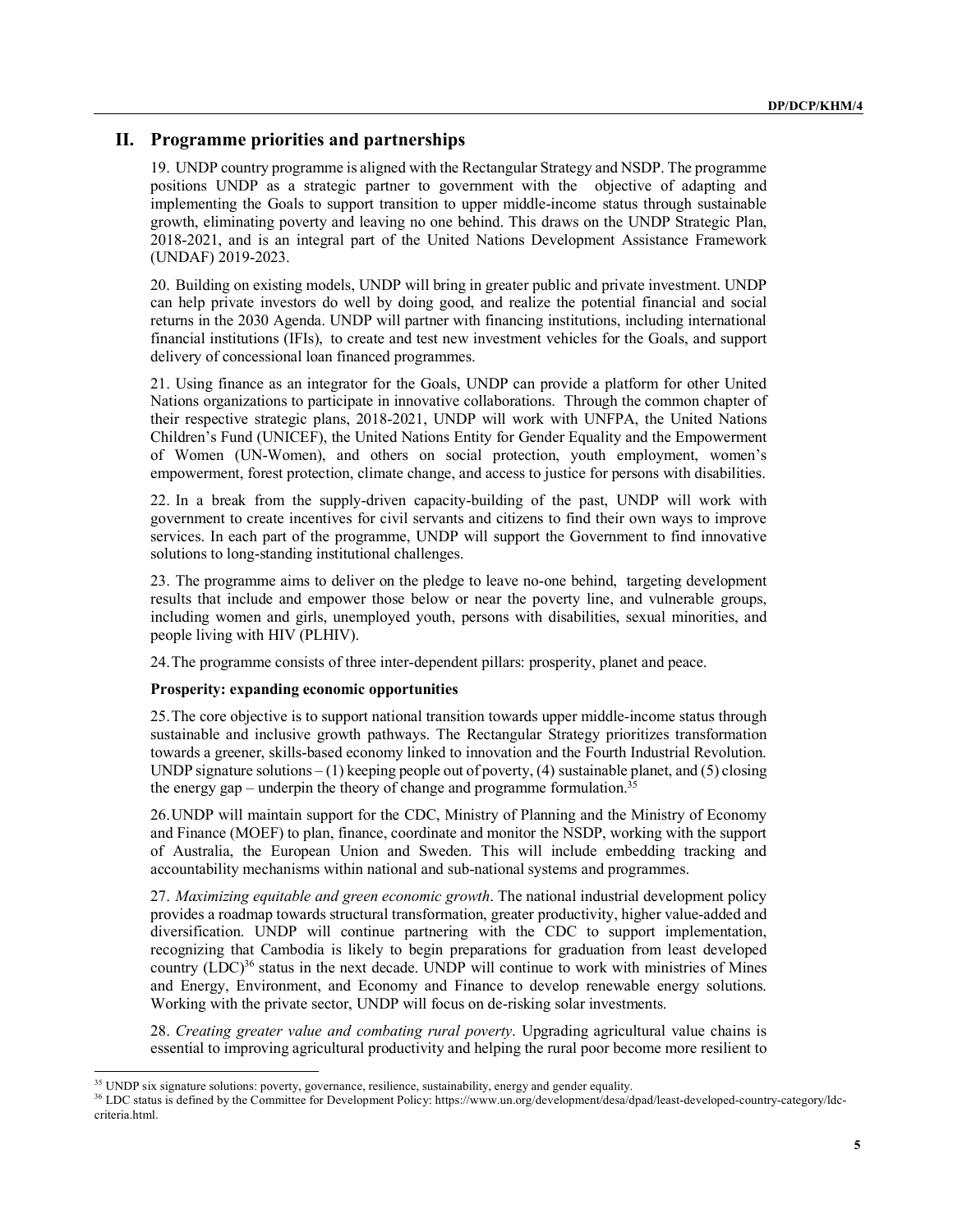external shocks. Using blended finance and working with the Ministry of Commerce (MOC), UNDP will facilitate improvements in farm-level productivity and profitability to expand and enhance value-chains and promote export diversification, especially in the cassava sector. UNDP will support government efforts to meet the national Goal 18: end the negative impact of mines and explosive remnants of war, and promote victim assistance. Working with the Cambodian Mine Action and Victim Assistance Authority (CMAA), with the support of Australia, Canada and Switzerland, UNDP will support making land safe and productive. UNDP will develop graduationbased models of social protection to help end extreme poverty by boosting household productivity.

29. *Upgrading the skills of the next generation*. To maximize the demographic dividend, remain competitive, and ensure growth stays inclusive, working age people need to be able to access skills training while remaining in employment. <sup>37</sup> With Switzerland, Sweden, United Nations organizations, and research organizations, UNDP will strengthen the capacity of the Ministry of Labour and Vocational Training (MOLVT) in policy-focused research, information management, innovation, monitoring and communications. UNDP will work with the National Employment Agency (NEA) and private sector on expanding work opportunities for young people, through entrepreneurship and using innovative tools and media.

30. *Recognizing women's contribution and securing their economic empowerment*. In collaboration with the Ministry of Women's Affairs, Sweden and the Cambodia Development Resource Institute (CDRI), UNDP will provide a gender-based analysis of the national economy to inform gender equality policies and enhance economic performance. UNDP will sponsor initiatives to empower women and girls as entrepreneurs and within the labour market.

*Leveraging private finance*. UNDP will deepen its Goals-related engagement with the private sector and chambers of commerce, including the expansion of social impact finance. UNDP will work with the Phnom Penh Special Economic Zone (PPSEZ) on low-cost housing, clean energy, waste recycling and upgrading skills through the Sustainable Special Economic Zones initiative.

#### **Planet: sustainable living**

31. In line with the Rectagular Strategy and UNDP signature solutions (3) building resilience and (4) sustainable planet, UNDP will support environmental protection, working with the Government to ensure sustainable natural resource management and build climate resilience. This pillar is closely associated with the peace, participation and accountability theme, which addresses governance issues to improve environment and natural resource management.

32. *Strengthening institutional capacities*. Through the Ministry of Environment and NCSD, and with the support of the European Union, Sweden and the United States, UNDP will continue to support policy formulation and capacity development for more environmentally sustainable development. In addition, UNDP will support the Government to ensure effective enforcement of Environment and Natural Resource Code<sup>38</sup> and related laws and regulations. Partnerships with the Ministry of Economy and Finance and the Supreme National Economic Council (SNEC) will analyze and institutionalize an economic case for sustainable development.

33. *Promoting climate adaptation and mitigation*. Through the Global Enviromental Facility (GEF) Green Climate Fund, and the Forest Partner Carbon Facility (FCPF), and with the Ministry of Environment and NCSD, UNDP will continue to support line ministries in adopting and implementing gender-responsive climate action. UNDP will support REDD+ to enable the Government to access results-based payments for reducing emissions from forestry. UNDP will continue to support the Government on disaster preparedness, operationalizing early warning and monitoring systems and establishing and strengthening regional collaboration with the Mekong River Commission, the Association of Southeast Asian Nations (ASEAN) and others for climate data -sharing. UNDP will support the Ministry of Environment, NCSD, MME, and National Committee for Sub-national Development (NCDDS) to promote a green, circular economy through

<sup>&</sup>lt;sup>37</sup> "Development goals in an era of demographic change", Global Monitoring Report, World Bank 2015-2016.

<sup>38</sup> Environmental codes (draft), Ministry of Environment.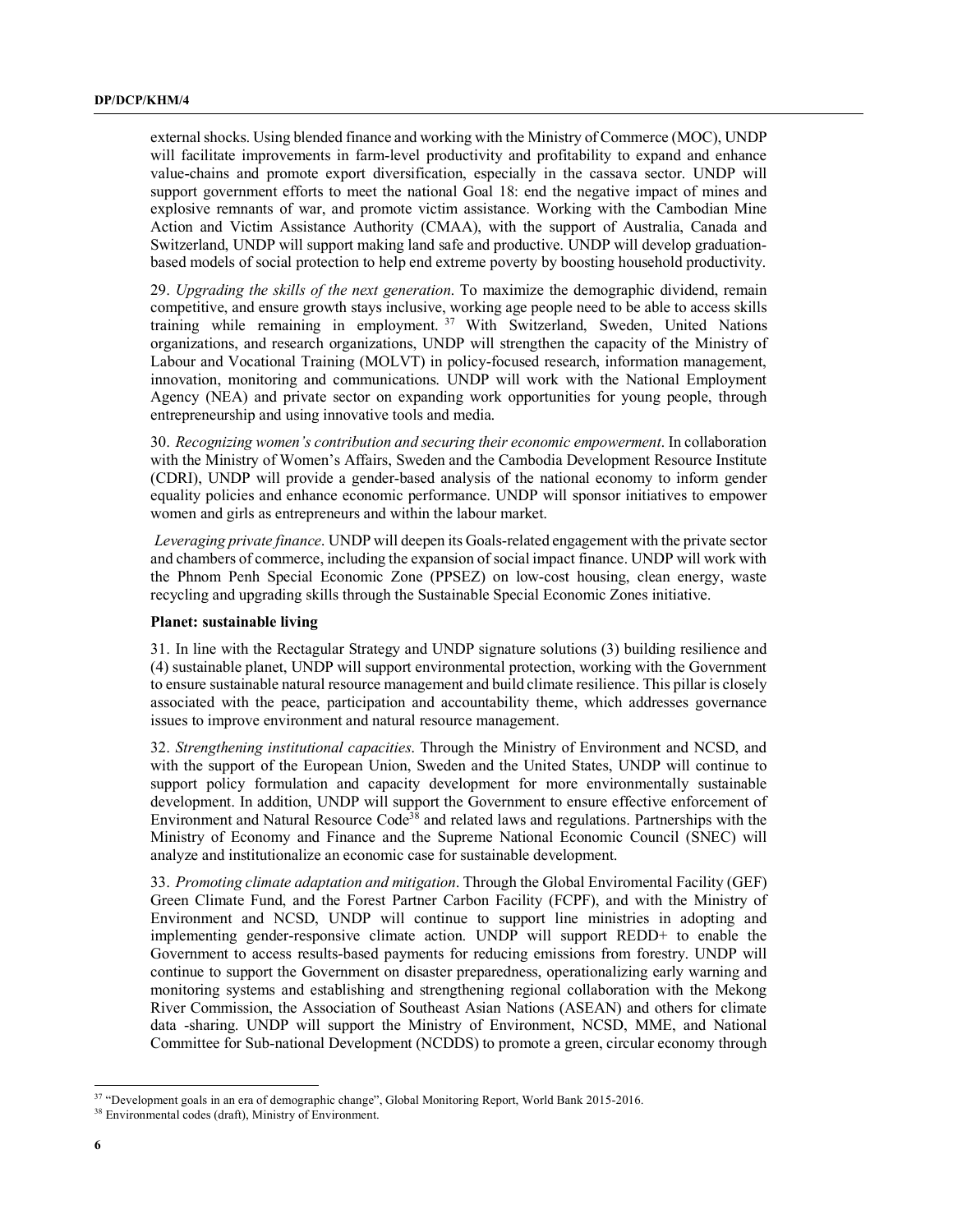sustainable waste management, sustainable transport management, improved energy efficiency, and the adoption of clean energy.

34. *Strengthening conservation and environmental services*. The programme will continue to support the Ministry of Environment and the Ministry of Agriculture, Forestry and Fisheries (MAFF) for the sustainable management of natural resources and biodiversity conservation while strengthening capacities of local authorities and community-based organizations to improve rural livelihoods, food security and effective climate responses. GEF, BIOFIN39 and Payment for Ecosystem Services initiatives will introduce incentive-based innovations that strengthen watershed restoration, biodiversity conservation and natural resource management.

35. *Leveraging private finance*. In partnership with the Government, the programme will leverage private sector investment for scalable climate initiatives and a circular economy.

#### **Peace: participation and accountability**

36. Just as good governance underpins the wider Rectagular Strategy, the 'peace' pillar is central to the success of the other two. Improved state institutions, with more effective government-to-people delivery, can improve the quality and inclusiveness of economic growth, through social protection and protection of the rights of minorities. Environmental outcomes can be improved through more effective local governance. UNDP will explore innovative ways to empower citizens and work with Government incentive structures to help build demand for better service delivery. This pillar utilizes signature solutions (2) effective, accountable and inclusive governance, and (6) gender equality.

37. *Strengthening institutional capacity for the Goals and accountable public services*. Working with the Ministry of Planning and the Government as a whole. UNDP will support the development, adoption and monitoring of the national Goals and their integration within national planning and sector budgeting. This will include assisting the Government to prepare a voluntary national review. <sup>40</sup> With Government and other partners, UNDP will assist in strengthening public service accountability and feedback mechanisms, and informing government reforms and innovations to implement and monitor the Goals.

38. *Promoting gender equality*. With support from Sweden and others, UNDP will continue policy and institutional support to the Ministry of Women's Affairs to address social norms that discriminate against women, and to promote their economic empowerment, leadership, and participation in decision-making. Together with UN-Women and UNFPA, UNDP will contribute to national efforts to eliminate violence against women, including through revision of domestic violence law.

39. *Supporting rights and leaving no one behind*. Rapid social and economic progress risks excluding minority, marginalized and vulnerable groups. Building on a United Nations joint programme,41 UNDP will work with the Ministry of Justice (MOJ) and the Ministry of Social Affairs, Veterans and Youth Rehabilitation (MOSVY) on legal reforms to protect and include persons with disabilities. Through the regional programme 'Being LGBTI42 in Asia', UNDP will work with national networks, supporting social tolerance and openness to promote the rights of sexual minorities. Following up on the Universal Periodic Review, UNDP will develop rights-based initiatives on which the Government is able to engage. UNDP will support national commitments to expand social protection for the vulnerable, specifically persons with disabilities and PLHIV.

#### **III. Programme and risk management**

40. The programme will be nationally executed. Implementing partner selection will be guided by an assessment of capacities to maximize relevance, efficiency, effectiveness and sustainability of interventions. The harmonized approach to cash transfers (HACT) framework will be used in

 <sup>39</sup> Biodiversity Finance Initiative (BIOFIN): http://www.biodiversityfinance.net/

<sup>&</sup>lt;sup>40</sup> Voluntary national reviews are encouraged as a basis for regular review by the high-level political forum.

<sup>41</sup> Disability Rights Initiative Cambodia, UNICEF, UNDP, WHO, Australia, 2014-2018.

<sup>42</sup> Lesbian, gay, bisexual, transgender/transsexual and intersex (LGBTI).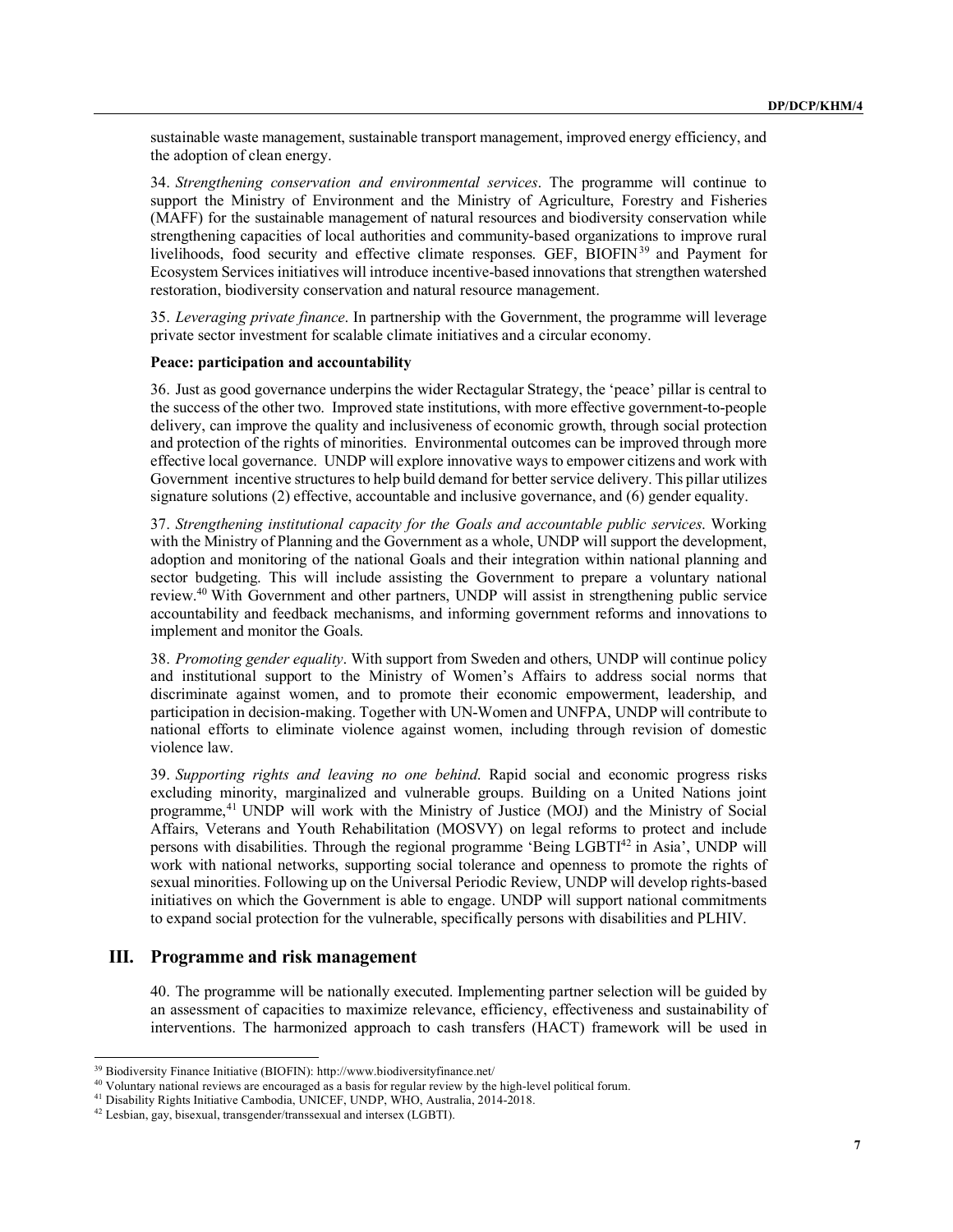collaboration with other United Nations organizations to assess and manage financial risks. Project implementation modalities – national implementation, national implementation with UNDP support, or direct implementation – will be determined in consultation with the Government based on assessed risk ratings further to the HACT assessment of potential implementing partners, and selected to maximize the efficiency and effectiveness of UNDP contributions to development results. In all cases, the implementation modality will be grounded in strong national ownership. In accordance with Executive Board decision 2013/32, all direct costs associated with project implementation will be charged to concerned projects. Long-established working relations and excellent communications with CDC will ensure a results focus, effective programme management and proactive risk response. Project formulation will provide an opportunity for dialogue with the Ministry of Economy and Finance to explore options for national funding. UNDP active engagement in the country tream and collaboration with the resident coordinator allow risks to be identified and managed in partnership with the Government by adhering to United Nations norms and conventions, including those related to human rights.

41. UNDP will seek to manage political risks by maintaining a strong relationship with the Government and stakeholders, while maintaining a strictly impartial stance and adhering to the normative values of the United Nations. UNDP will regularly share information with other United Nations organizaitons and development partners. UNDP will undertake regular monitoring through its own mechanisms as well as via the United Nations Department of Safety and Security (UNDSS) and will deploy appropriate measures in the event of emerging challenges. UNDP will adopt context-sensitive, do-no-harm principles to guide design and implementation of this programme.

42. UNDP will manage resource mobilization risks by widening the funding base to include new partners, including private and public domestic sources. Taking advantage of improved rules and regulations, UNDP expects to improve delivery speed and quality. Implementation and results are monitored monthly, including ensuring resource mobilization and management are prioritized. For efficient delivery, UNDP will continue to reduce administrative costs.

43. This CPD outlines the UNDP contribution to national results and serves as the primary means of accountability to the Executive Board for alignment and resources assigned to the programme at country level. Accountabilities of managers at the country, regional and headquarters levels with respect to country programmes are prescribed in the organization's programme and operations policies and procedures and the internal control framework.

# **IV. Monitoring and evaluation**

44. UNDP is committed to ensuring that development policy work is based on learning and evidence. At the project design stage, reflection and adaptation will form part of a rigorous, fullyresourced evaluation strategy. Projects will be based on theories of change linked to results articulated in the country programme, NSDP and the Goals. Evaluation will allow projects to respond to lessons learned and new opportunities. Communication and outreach to a diverse audience will continue, including use of multiple platforms and media.

45. UNDP will ensure close monitoring and oversight, including spot checks, audit, field visits and, where possible, community monitoring and evaluation. UNDP social and environmental standards and accountability mechanism will be applied.

46. To strengthen and use national monitoring systems for the Goals, UNDP will partner with the Government to design and implement a policy-relevant research agenda, including use of innovation and new technologies in data generation, capture, mapping, analysis and reporting. UNDP will promote disaggregation of data (gender, age, vulnerable groups and by geographical location) within programming. Partnerships with local research and policy institutions will ensure impartial monitoring and evaluation while introducing new perspectives.

47. The monitoring and evaluation plan is aligned with the national Goals, UNDP Strategic Plan, 2018-2021, NSDP and UNDAF, 2019-2023. Outcome results will be monitored according to coordination mechanisms agreed between the Government and counry team.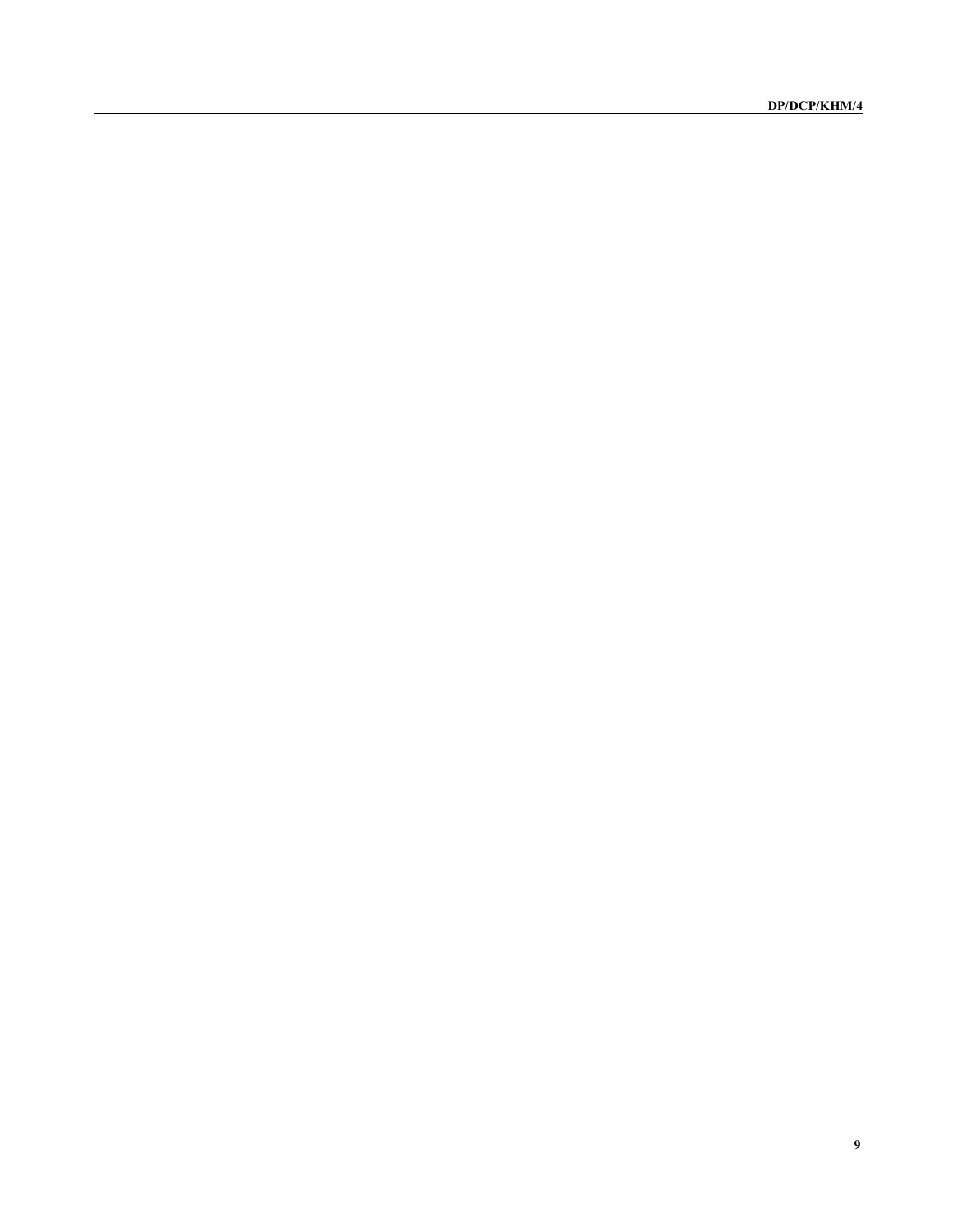# **Annex. Results and resources framework for Cambodia (2019-2023)**

#### **NATIONAL PRIORITY OR GOAL:**

Capacity building and human resource development; Poverty reduction and inclusive growth; Social protection; Revitalizing agriculture; Health and nutrition; Physical infrastructure; Competitiveness; Private sector development and employment.

**Sustainable Development Goals:** 1, 2, 4, 5, 8, 9, 10, 12, 17, 18

**UNDAF OUTCOME 2:** By 2023, women and men in Cambodia, in particular those marginalized and vulnerable, benefit from expanded opportunities for decent work and technological innovations; and participate in a growing, more productive and competitive economy, that is also fairer and environmentally sustainable.

**RELATED STRATEGIC PLAN OUTCOME:** Advance poverty eradication in all its forms and dimensions.

| <b>UNDAF</b> outcome indicator(s),<br>baselines, target(s)                                                                                                                                                                                                                                                                                                                                                                                                                                                                                                                                                                                                                                                                                                    | Data source and frequency of data<br>collection, and responsibilities                                                                               | Indicative country programme outputs<br>(including indicators, baselines, targets)                                                                                                                                                                                                                                                                                                                                                                                                                                                                                                                                                                                                                                                                                                                                 | Major partners / partnerships<br>frameworks                                                                                                                                                                                                                                                                                                                                                                                                        | <b>Indicative resources</b><br>by outcome<br>(United States)<br>dollars) |
|---------------------------------------------------------------------------------------------------------------------------------------------------------------------------------------------------------------------------------------------------------------------------------------------------------------------------------------------------------------------------------------------------------------------------------------------------------------------------------------------------------------------------------------------------------------------------------------------------------------------------------------------------------------------------------------------------------------------------------------------------------------|-----------------------------------------------------------------------------------------------------------------------------------------------------|--------------------------------------------------------------------------------------------------------------------------------------------------------------------------------------------------------------------------------------------------------------------------------------------------------------------------------------------------------------------------------------------------------------------------------------------------------------------------------------------------------------------------------------------------------------------------------------------------------------------------------------------------------------------------------------------------------------------------------------------------------------------------------------------------------------------|----------------------------------------------------------------------------------------------------------------------------------------------------------------------------------------------------------------------------------------------------------------------------------------------------------------------------------------------------------------------------------------------------------------------------------------------------|--------------------------------------------------------------------------|
| Strategic Plan Outcome 1.1a.<br>Proportion of men, women and<br>children of all ages living in poverty<br>in all dimensions, by selected<br>measures of multi-dimensional<br>poverty.<br>Baseline: 33% (2014)<br>Target: TBC<br><b>UNDAF Outcome 2.1.1.</b><br>Employment to population ratio: (a)<br>men/women; (b) youth $(15-30)$<br>men/women; (c) PNH/other rural/<br>urban<br>Baseline:<br>89.2%/78.8% (2016)<br>(i)<br>(ii)<br><b>TBC</b><br>78.6%/85.4%/80.4%<br>(iii)<br>(2016)<br>Target (2023):<br>Base $+0.5\%$ annually<br>(i)<br>(ii)<br>Base $+2\%$ annually<br>Base $+0.5\%$ annually<br>(iii)<br><b>UNDAF Outcome. 2.1.3. Human</b><br>capital formation, numbers of people<br>benefiting from: (a) TVET; (b)<br>entrepreneurship programmes | 1.1a. MPI-based on government data.<br>2.1.1. Cambodia Socio-economic Survey-<br>CSES; Cambodia Labour Force Survey<br>2.1.3. CSES; MOEYS/MoLVT/ILO | <b>Output 1.1:</b> Extreme poor, disadvantaged<br>populations, including PLHIV and people<br>with disabilities (PwDs), have access to<br>improved RGC social protection.<br>1.1.1. Number of people<br>participating in social protection<br>programmes supported by UNDP.<br><i>Baseline (2017):</i> Total: 5900;<br>PLHIV: 5900 (no gender<br>disaggregation);<br>Others: $0$<br><i>Target:</i> Total: 27,700; PLHIV:<br>17,700 (no gender disaggregation);<br>Others (including PwDs): 10,000<br>$(50\%$ women)<br>ID poor database, project reports<br><b>Output 1.2.</b> Government fosters<br>productivity alongside inclusive/<br>sustainable growth<br>1.2.1: Number of adopted relevant<br>RGC policies, plans and strategies<br>supported by UNDP<br>Baseline (2018): 2<br>Target: 7<br>National reports | Government<br><b>CDC</b><br>MoP<br>MoEF<br><b>SNEC</b><br><b>CMAA</b><br>Ministry of Labour and<br>Vocational Training (MLVT)<br><b>NEA</b><br><b>MLMUPC</b><br>Civil society<br><b>CDRI</b><br>Centre for Policy Studies (CPS)<br>Cambodian Disabled People's<br>Organisation (CDPO)<br>PLHIV networks<br>United Nations/UNDP<br><b>ILO</b><br>Australia<br>Switzerland<br>Sweden<br><b>UNICEF</b><br><b>WHO</b><br><b>UNAIDS</b><br><b>UNIDO</b> | Regular:<br>5,610,960<br>Other: 21,383,994                               |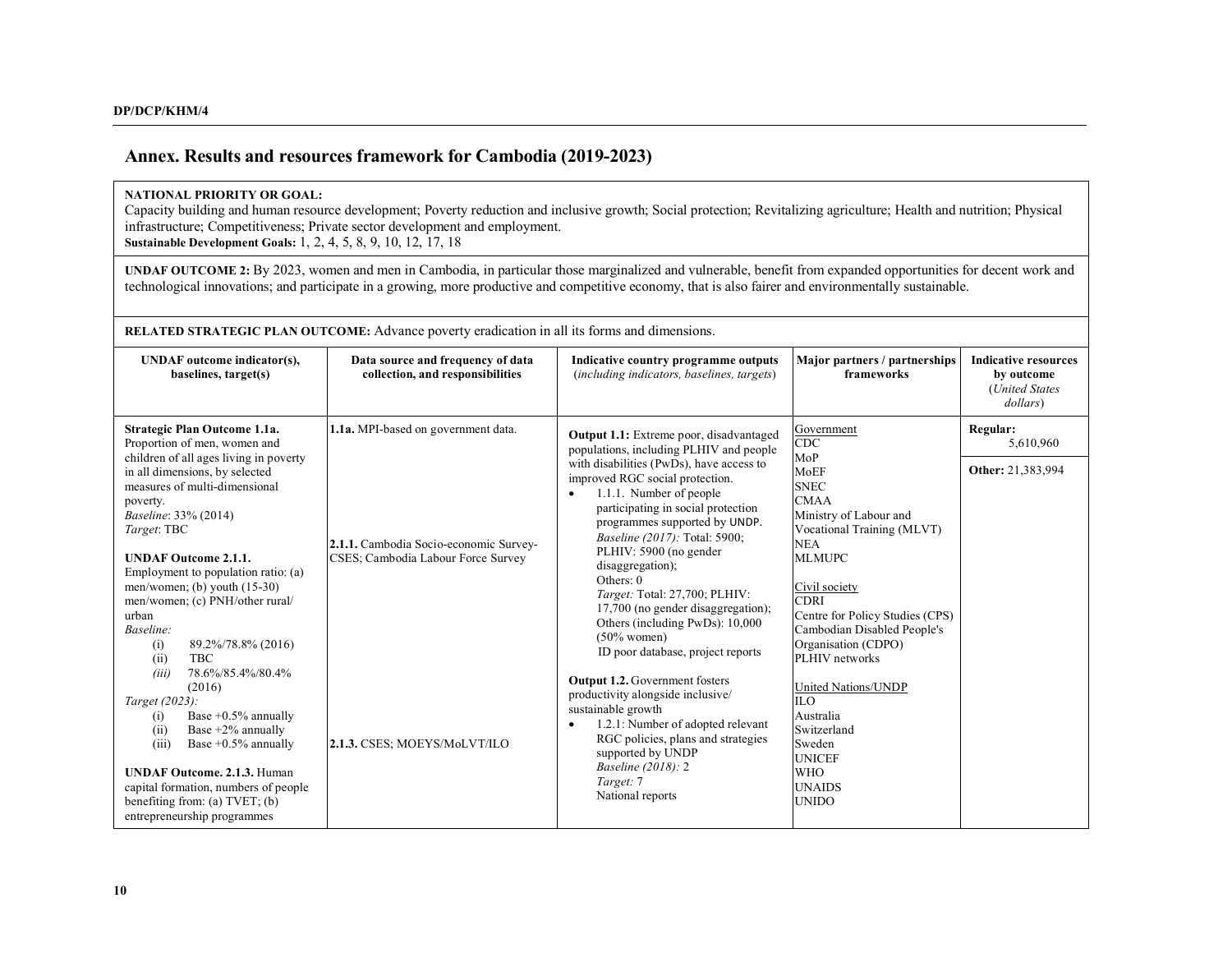| Baseline:<br>(i) $21,740$ (F: 36%) (2016-2017)<br>$(iii)$ 6,276 (50%/50%)<br>Target: Base $+10\%$<br><b>UNDAF Outcome 2.2.1. RGC</b><br>economic strategy fully integrates<br>SDGs/2030 approach and<br>socioeconomic rights, via adoption of:<br>(a) CSDG-based NSDP 43<br>Baseline (2018): No<br>Target: Fully<br><b>UNDAF Outcome 2.3.1.</b> Improved<br>official statistics on gender and<br>vulnerability adopted: (a) Gender -<br>adjusted wage gap men/women; (b)<br>Gender - time use/valuation of unpaid<br>work; and (c) Cambodia-specific<br>multi-dimensional poverty metric. <sup>44</sup><br>Baseline: Not in place<br>Target: Developed and in place<br><b>UNDAF Outcome 2.3.2.</b> Number of<br>participating in government-targeted<br>United Nations-supported poverty<br>eradication/economic inclusion<br>programmes, including social<br>protection and mine action<br>Baseline (2018): $O$<br>Target: at least 100,000 | 2.2.1. NSDP 2019-2023<br>2.3.1. Data/report from NIS<br>2.3.2. Government administrative data | <b>Output 1.3.</b> Left-behind and mine<br>affected communities have access to safe<br>land for better livelihoods.<br>1.3.1: (a) Area of mine-affected<br>$\bullet$<br>land released (km2); (b) Number of<br>people benefitting from UNDP<br>assisted mine action programme<br><i>Baseline (2017):</i> (a) 216 $km^2$ ;<br>(b) $908.958$ (50% women);<br>Target: (a) 281 km <sup>2</sup> ; (b) 1,064,302<br>$(50\%$ women); CMAA<br><b>Output 1.4.</b> Young women and men have<br>opportunities to progress through access<br>to information, skills development and<br>improved employment policies.<br>1.4.1: Number of young women and<br>$\bullet$<br>men (a) accessing online<br>information, (b) using multi-media<br>content, and (c) skills certification<br>Baseline (2018): (a to c) 0<br>Target: (a) $20,000$ ; (b) one million;<br>and (c) $3,000$ (50% women for all)<br>Project data/NEA<br>1.4.2: Number of youth and gender-<br>$\bullet$<br>responsive government employment<br>policies<br>Baseline (2018): 0<br>Target: 1 Government gazette,<br>project reports | Private sector<br>PP-SEZ<br>Green Leader<br>Grab |  |
|----------------------------------------------------------------------------------------------------------------------------------------------------------------------------------------------------------------------------------------------------------------------------------------------------------------------------------------------------------------------------------------------------------------------------------------------------------------------------------------------------------------------------------------------------------------------------------------------------------------------------------------------------------------------------------------------------------------------------------------------------------------------------------------------------------------------------------------------------------------------------------------------------------------------------------------------|-----------------------------------------------------------------------------------------------|---------------------------------------------------------------------------------------------------------------------------------------------------------------------------------------------------------------------------------------------------------------------------------------------------------------------------------------------------------------------------------------------------------------------------------------------------------------------------------------------------------------------------------------------------------------------------------------------------------------------------------------------------------------------------------------------------------------------------------------------------------------------------------------------------------------------------------------------------------------------------------------------------------------------------------------------------------------------------------------------------------------------------------------------------------------------------------------|--------------------------------------------------|--|
| NATIONAL PRIORITY OR GOAL: Revitalizing agriculture; Climate change, natural resources management and biodiversity conservation; Good governance<br>(environmental sustainability, deforestation and degradation); Capacity building and HRD. Goals: 1, 2, 5, 6, 7, 9, 10, 11, 12, 13, 14, 15, 16, 17                                                                                                                                                                                                                                                                                                                                                                                                                                                                                                                                                                                                                                        |                                                                                               |                                                                                                                                                                                                                                                                                                                                                                                                                                                                                                                                                                                                                                                                                                                                                                                                                                                                                                                                                                                                                                                                                       |                                                  |  |
| UNDAF OUTCOME 3: By 2023, women and men in Cambodia, in particular the marginalized and vulnerable, live in a safer, healthier, more secure and ecologically<br>balanced environment with improved livelihoods, and are resilient to naturaland climate change related trends and shocks.                                                                                                                                                                                                                                                                                                                                                                                                                                                                                                                                                                                                                                                    |                                                                                               |                                                                                                                                                                                                                                                                                                                                                                                                                                                                                                                                                                                                                                                                                                                                                                                                                                                                                                                                                                                                                                                                                       |                                                  |  |

**RELATED STRATEGIC PLAN OUTCOME:** Accelerate structural transformations for sustainable development.

 $43$  No/partially/fully.

<sup>44</sup> Not in place/developed/developed and in place.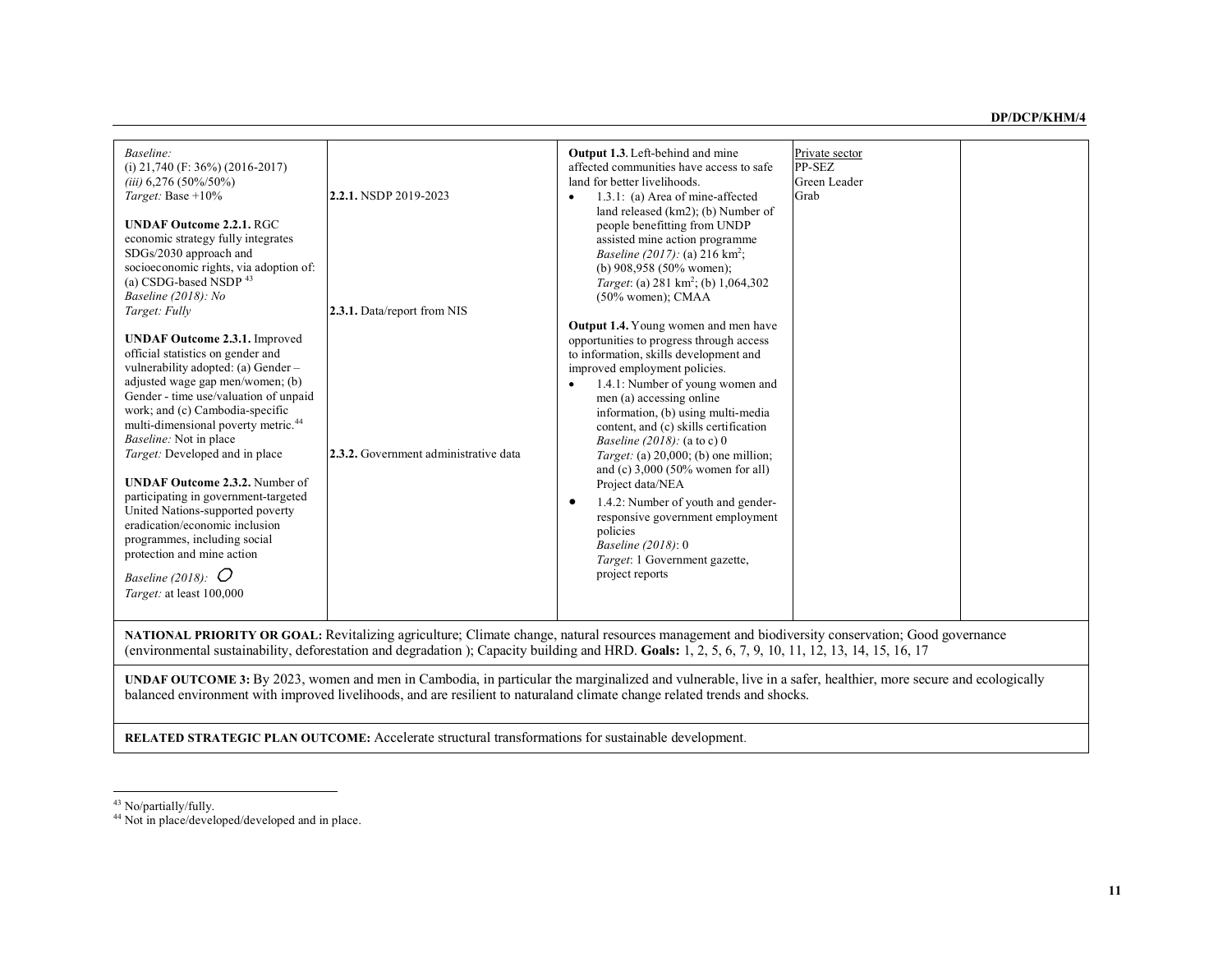| <b>UNDAF Outcome 3.1.1.</b> Extent of                         | 3.1.1. Ministry of Land Management, Urban<br>Planning and Construction (MLMUPC) | Output 2.1. Targeted cities and urban<br>centers prepare and operationalize solid |                            | Regular:<br>5,610,960 |
|---------------------------------------------------------------|---------------------------------------------------------------------------------|-----------------------------------------------------------------------------------|----------------------------|-----------------------|
| land and natural resources tenure                             |                                                                                 |                                                                                   |                            |                       |
| security, measured in: (b) Number of                          | annual reports                                                                  | waste management plan to reduce                                                   | Government                 | Other: 42,767,987     |
| total members of registered                                   |                                                                                 | environmental pollution impact from solid                                         | <b>MoE</b>                 |                       |
| community fisheries and forestry with                         |                                                                                 | waste.                                                                            | <b>NCSD</b>                |                       |
| tenure rights to fisheries and foerstry                       |                                                                                 | 2.1.1: Number of cities/urban<br>$\bullet$                                        | <b>MAFF</b>                |                       |
|                                                               |                                                                                 | centres with operational Solid Waste                                              |                            |                       |
| resources                                                     |                                                                                 | Management Plans                                                                  | NCDD-S                     |                       |
| <i>Baseline (2017):</i> 43%                                   |                                                                                 | Baseline (2018): 0                                                                | Phnom Penh municipal and   |                       |
| Target: 58%                                                   |                                                                                 | Target: 5 project reports                                                         | provincial authorities     |                       |
|                                                               |                                                                                 |                                                                                   | MoWRAM                     |                       |
| <b>UNDAF Outcome 3.1.3. Percentage</b>                        | 3.1.3. CSDG                                                                     | Output 2.2. Climate and weather                                                   | <b>MRD</b>                 |                       |
| of communes vulnerable to disaster                            |                                                                                 | information is available for public and                                           | <b>MEF</b>                 |                       |
| shocks and climate change                                     |                                                                                 | utilized by policymakers for national,                                            | Minintry of Handicraft     |                       |
| Baseline (2014): 49%                                          |                                                                                 | sectoral and sub-national planning, and                                           | <b>NCDM</b>                |                       |
| Target: 35%                                                   |                                                                                 | transboundary communication in the                                                |                            |                       |
|                                                               |                                                                                 | region.                                                                           | Civil society              |                       |
| <b>UNDAF Outcome 3.2.3.</b> Extent to                         | 3.2.3. CSDG                                                                     | 2.2.1: Number of national, sectoral                                               | <b>GGGI</b>                |                       |
| which natural resources are protected,                        |                                                                                 |                                                                                   | <b>GERES</b>               |                       |
| conserved and sustainably managed,                            |                                                                                 | and sub-national plans informed by                                                |                            |                       |
| measured in: (a) percentage of forest                         |                                                                                 | accurate/up-to-date climate                                                       | <b>RECOFIC</b>             |                       |
| cover; (b) percentage of protected                            |                                                                                 | information                                                                       | Conservation International |                       |
| area (Strategic Plan 2.9a);                                   |                                                                                 | Baseline (2017): 0                                                                | <b>WCS</b>                 |                       |
| Baseline: 48.14% (2016); 41% (2018)                           |                                                                                 | Target: 2 planning documents,                                                     | Oxfam                      |                       |
| Target: TBD                                                   |                                                                                 | budgets referencing forecasts and                                                 | CBOs                       |                       |
|                                                               |                                                                                 | products                                                                          | <b>WWF</b>                 |                       |
| <b>UNDAF Outcome 3.2.4.</b> Adoption of                       |                                                                                 | 2.2.2: End-to-end multi-sectoral                                                  | <b>RUPP</b>                |                       |
| innovation, clean technology,                                 | 3.2.4. National communication, BUR, NDC                                         | EWS to limit the gender-                                                          | <b>GCCC</b>                |                       |
| sustainable energy and sound                                  | <b>CSDG</b>                                                                     | differentiated impact of natural                                                  |                            |                       |
| chemical management, minimizing                               |                                                                                 | hazards is operational (Strategic                                                 |                            |                       |
| GHG, wastes and pollution                                     |                                                                                 | Plan 3.3.1.1 A)                                                                   | United Nations/ UNDP       |                       |
| generation, measured in: (a) GHG                              |                                                                                 | Baseline (2018): No                                                               | <b>FAO</b>                 |                       |
| emission saving from the                                      |                                                                                 | Target: Yes                                                                       | <b>UNEP</b>                |                       |
|                                                               |                                                                                 | Project report                                                                    | <b>WFP</b>                 |                       |
| manufacturing industry (Gg CO <sub>2</sub> eq); <sup>45</sup> |                                                                                 |                                                                                   | <b>UNIDO</b>               |                       |
| (b) percentage of POPs reduction                              |                                                                                 | <b>Output 2.3.</b> Rules and regulations                                          | <b>JICA</b>                |                       |
| release                                                       |                                                                                 | formulated and adopted for forest/natural                                         | EU                         |                       |
| Baseline: 405 (2015); 0% (2017)                               |                                                                                 | resource management and market                                                    | <b>SIDA</b>                |                       |
| Target: 508; 5%                                               |                                                                                 | solutions developed for conservation and                                          | World Bank                 |                       |
|                                                               | 3.3.1. Endorsed policies, legislation, plans                                    | renewable energy                                                                  | <b>ADB</b>                 |                       |
| <b>UNDAF Outcome 3.3.1.</b> Number of                         | and strategies                                                                  | 2.3.1: Number of rules and<br>$\bullet$                                           |                            |                       |
| multi-sectoral policies, legislation,                         |                                                                                 | regulations developed and adopted                                                 | Private sector             |                       |
| plans and strategies relevant to                              |                                                                                 | for forest/natural resource                                                       | PP-SEZ                     |                       |
| sustainable production and living,                            |                                                                                 | management                                                                        |                            |                       |
| which are developed/updated                                   |                                                                                 | Baseline (2018): 3                                                                |                            |                       |
| Baseline (2018): 7                                            |                                                                                 | Target: 8, MoE                                                                    |                            |                       |
|                                                               |                                                                                 |                                                                                   |                            |                       |

<sup>&</sup>lt;sup>45</sup> Data are based on the Second National Communication (2015), data for 2023 are not available. The target in the NDC is 727 Gg CO<sub>2</sub>eq by 2030.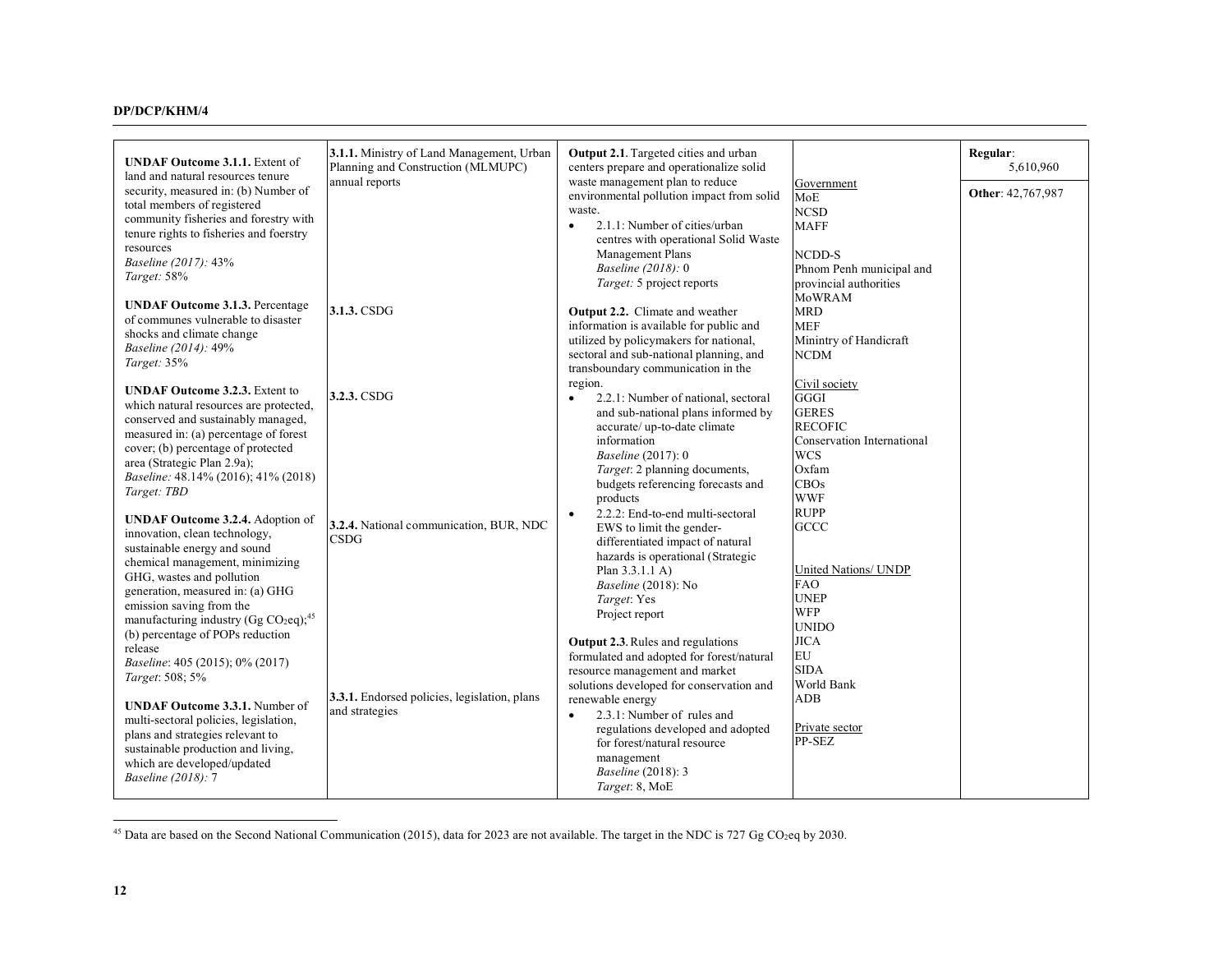| Target: 15<br><b>UNDAF Outcome 3.3.2.</b> Percentage<br>of increase of public expenditure for<br>key areas: (a) public expenditure for<br>climate action as % of GDP<br>Baseline (2016): 0.9%<br>Target: 1.6%                                                                                                | 3.3.2. CPERs, CSDG                                                                                                    | 2.3.2: Number of market solutions<br>for conservation and renewable<br>energy in place<br>Baseline (2018): 0<br>Target: 4, project reports<br>2.3.3: Number of households<br>benefitting from clean, affordable<br>and sustainable energy access<br>(Strategic Plan indicator 1.5.1);<br>Baseline: (2018): 0<br>Target: 250 (at least 50 headed by<br>women); programmatic data<br>Output 2.4. Climate smart/proofed (rural)<br>infrastructures and services benefit rural<br>population, especially poor and<br>vulnerable<br>2.4.1: Value of investments in target<br>ministries going through climate<br>change screening processes<br>Baseline (2017): \$17.8 million<br>Target: \$50 million<br>Project report<br>2.4.2: Number of climate<br>smart/proofed infrastructures built<br>targeting poor and vulnerable<br>communities and number of<br>households benefiting<br><i>Baseline</i> (2017): (a) 122; (b) 16,828<br>Target: (a) 400; (b) 29,828<br>Project reports |                                                                 |                                                  |
|--------------------------------------------------------------------------------------------------------------------------------------------------------------------------------------------------------------------------------------------------------------------------------------------------------------|-----------------------------------------------------------------------------------------------------------------------|--------------------------------------------------------------------------------------------------------------------------------------------------------------------------------------------------------------------------------------------------------------------------------------------------------------------------------------------------------------------------------------------------------------------------------------------------------------------------------------------------------------------------------------------------------------------------------------------------------------------------------------------------------------------------------------------------------------------------------------------------------------------------------------------------------------------------------------------------------------------------------------------------------------------------------------------------------------------------------|-----------------------------------------------------------------|--------------------------------------------------|
|                                                                                                                                                                                                                                                                                                              |                                                                                                                       |                                                                                                                                                                                                                                                                                                                                                                                                                                                                                                                                                                                                                                                                                                                                                                                                                                                                                                                                                                                |                                                                 |                                                  |
| NATIONAL PRIORITY OR GOAL: Good governance (combating corruption, deforestation and degradation, public financial management, legal and judicial reform).<br>Goals: 5, 10, 16, 17, 18                                                                                                                        |                                                                                                                       |                                                                                                                                                                                                                                                                                                                                                                                                                                                                                                                                                                                                                                                                                                                                                                                                                                                                                                                                                                                |                                                                 |                                                  |
| UNDAF OUTCOME 4: By 2023, women and men, including those underrepresented, marginalized and vulnerable, benefit from more transparent and accountable<br>legislative and governance frameworks that ensure meaningful and informed participation in economic and social development and political processes. |                                                                                                                       |                                                                                                                                                                                                                                                                                                                                                                                                                                                                                                                                                                                                                                                                                                                                                                                                                                                                                                                                                                                |                                                                 |                                                  |
| RELATED STRATEGIC PLAN OUTCOME: Accelerate structural transformations for sustainable development.                                                                                                                                                                                                           |                                                                                                                       |                                                                                                                                                                                                                                                                                                                                                                                                                                                                                                                                                                                                                                                                                                                                                                                                                                                                                                                                                                                |                                                                 |                                                  |
| <b>UNDAF Outcome 4.1.1.</b> Number of<br>public laws and policies developed<br>with support from the United Nations<br>that involve participation of rights-                                                                                                                                                 | 4.1.1.<br>Programmatic data<br>- New laws, prakas, sub-decrees and<br>policies adopted and published<br>Royal Gazette | Output 3.1. Government builds an<br>evidence-based monitoring, evaluation<br>and reporting system supportive of<br>delivering the Goals                                                                                                                                                                                                                                                                                                                                                                                                                                                                                                                                                                                                                                                                                                                                                                                                                                        | Government<br><b>MoWA</b><br><b>MOP</b><br>NCDD-S<br><b>MCS</b> | Regular:<br>4,364,080<br><b>Other:</b> 7,127,998 |